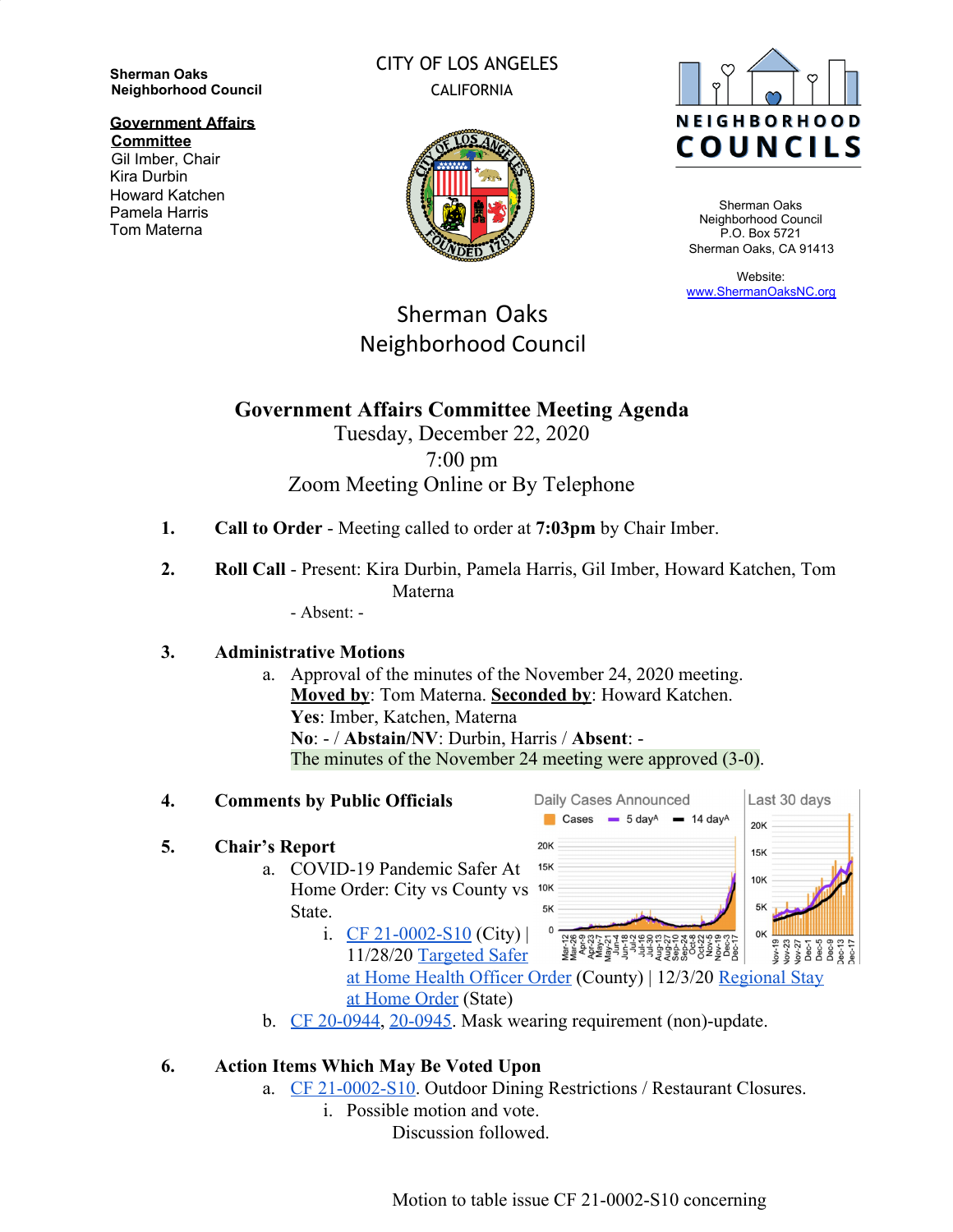Sherman Oaks Neighborhood Council Government Affairs Committee Meeting Agenda, Tuesday, December 22, 2020, 7:00 pm Page 2

> reopening of restaurants until more conclusive data is available in coming weeks/months to better ascertain COVID-19's spread. **Moved by**: Howard Katchen. **Seconded by**: Tom Materna. Public Comment followed. Discussion followed. **Yes**: Harris, Imber, Katchen, Materna **No**: - / **Abstain/NV**: Durbin / **Absent**: - The motion to table is adopted  $(4-0)$ .

#### **7. Additional Items for Discussion**

- a. [CF 20-0668](https://cityclerk.lacity.org/lacityclerkconnect/index.cfm?fa=ccfi.viewrecord&cfnumber=20-0668). Redistricting Process / 2020 Decennial US Census Data. [CF 20-0668-S1](https://cityclerk.lacity.org/lacityclerkconnect/index.cfm?fa=ccfi.viewrecord&cfnumber=20-0668-S1). 2020 Redistricting Commission / Appointments. Public Comment followed. Discussion followed.
	- Ongoing discussion on the 2021 redistricting process for City Council and LAUSD School Board: Appropriateness of Sherman Oaks' placement in CD 4.
	- See: [History of Los Angeles City Council Districts](https://clerk.lacity.org/city-archives-and-records-center/maps).
		- ♮ Entirety of Sherman Oaks has been part of Council District 4 since 2012. Prior to this, Sherman Oaks was part of:
			- CD 5 (south of Ventura) / CD 2 (north), 2002-2012.
			- $\Box$  CD 5 (S of Magnolia & E of Hazeltine) / CD 11 (W) of Hazeltine, N of Magnolia), 1987-2002.
			- CD 2 (S of Valley Vista & E of Kester up to Magnolia & S of Magnolia E of Kester) & CD 11 (N of Valley Vista & W of Kester up to Magnolia & N of Magnolia E of Kester), 1982-1987.
			- $\Box$  CD 2 (E of I-405 & S of Moorpark, east to Willis, then E of Willis  $&$  S of Burbank)  $&$  CD 11 (N of Moorpark & E of Willis), 1972-1982.
			- CD 2 (entirety of Sherman Oaks), 1960-1972.
			- CD 2 (S of Magnolia) & CD 7 (N of Magnolia), 1957-1960.
			- CD 2 (entirety of Sherman Oaks), 1952-1957.
	- Topic for next meeting: [Sherman Oaks Homeowners Association](https://www.shermanoaksnc.org/docs/34483731-7361.pdf) [2021 Redistricting Recommendations for Sherman Oaks and the](https://www.shermanoaksnc.org/docs/34483731-7361.pdf) [San Fernando Valley](https://www.shermanoaksnc.org/docs/34483731-7361.pdf). A copy of SOHA's letter has been posted as a supporting document to the SONC Government Affairs Committee page on the website at [https://www.shermanoaksnc.org/government-committee.php.](https://www.shermanoaksnc.org/government-committee.php) Author Bob Anderson has been invited to speak.
- b. Possible agenda items for next meeting.

Public Comment followed. Discussion followed.

- > Construction barrier/fencing standards (CF files?)
- > SONC Homelessness & Green/Sustainability 'Committees'